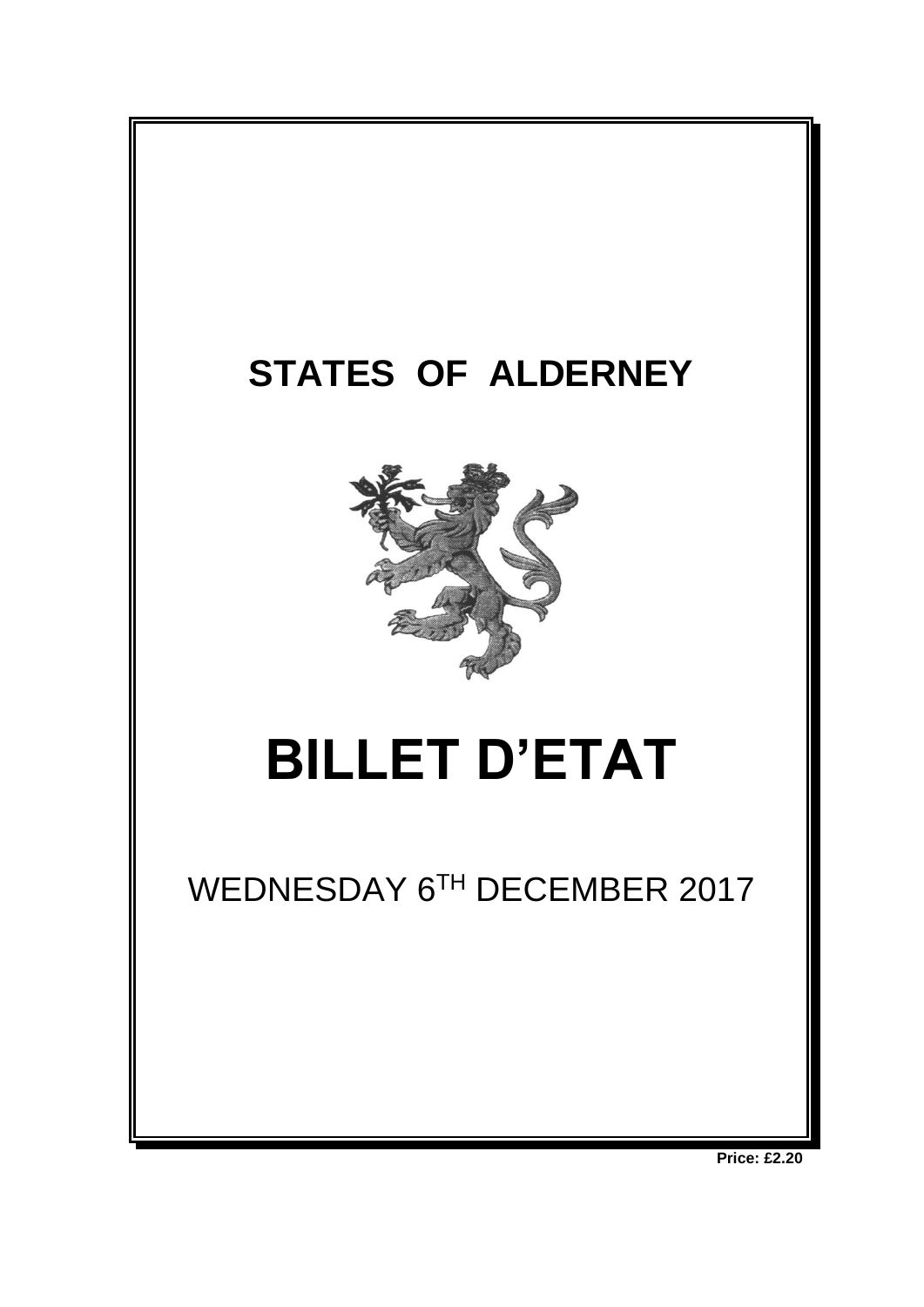# **STATES OF ALDERNEY**

# **BILLET D'ETAT**

# **FOR WEDNESDAY 6 TH DECEMBER 2017**

Members of the States:

I have the honour to inform you that the Meeting of the States will be held at 5:30 pm on Wednesday 6<sup>th</sup> December 2017. This will be preceded by the People's Meeting, which will be held on Wednesday 29th November 2017 at 7:00 pm in the Island Hall.

W Stuart Trought President

#### **Item l Voluntary Assisted Dying**

**The following letter was received from Mr Dent, Chairman of the Policy and Finance Committee for debate without resolution:-**

*"The Policy and Finance Committee considered a paper at its meeting on 14th November 2017 which set out a framework for debate in respect of voluntary assisted dying.*

*The Committee acknowledges that this is a complex and highly sensitive subject with strong opinions on both sides of the debate. There are significant legal and professional challenges to be considered and it is also an issue that would warrant extensive public consultation.*

*Within this context, the Committee agreed to propose to initiate a debate on the question of whether Alderney as a community is minded to explore further the possibility of legalising voluntary assisted dying. The framework for debate provided to the Committee is attached. The Committee noted that this is also a subject which is likely to be debated by the States of Guernsey at some point in the future and considered that there may be merit in a common approach to any deliberations.*

*I* would be grateful if you would put this paper before the States for debate without *resolution.*

*James Dent, Chairman"*

**The States of Alderney is asked to debate the subject of voluntary assisted dying using the attached framework; including consideration of:**

**a) a potential common approach to take with the States of Guernsey; and**

**b) potential steps to be taken to initiate a public debate on the matter.**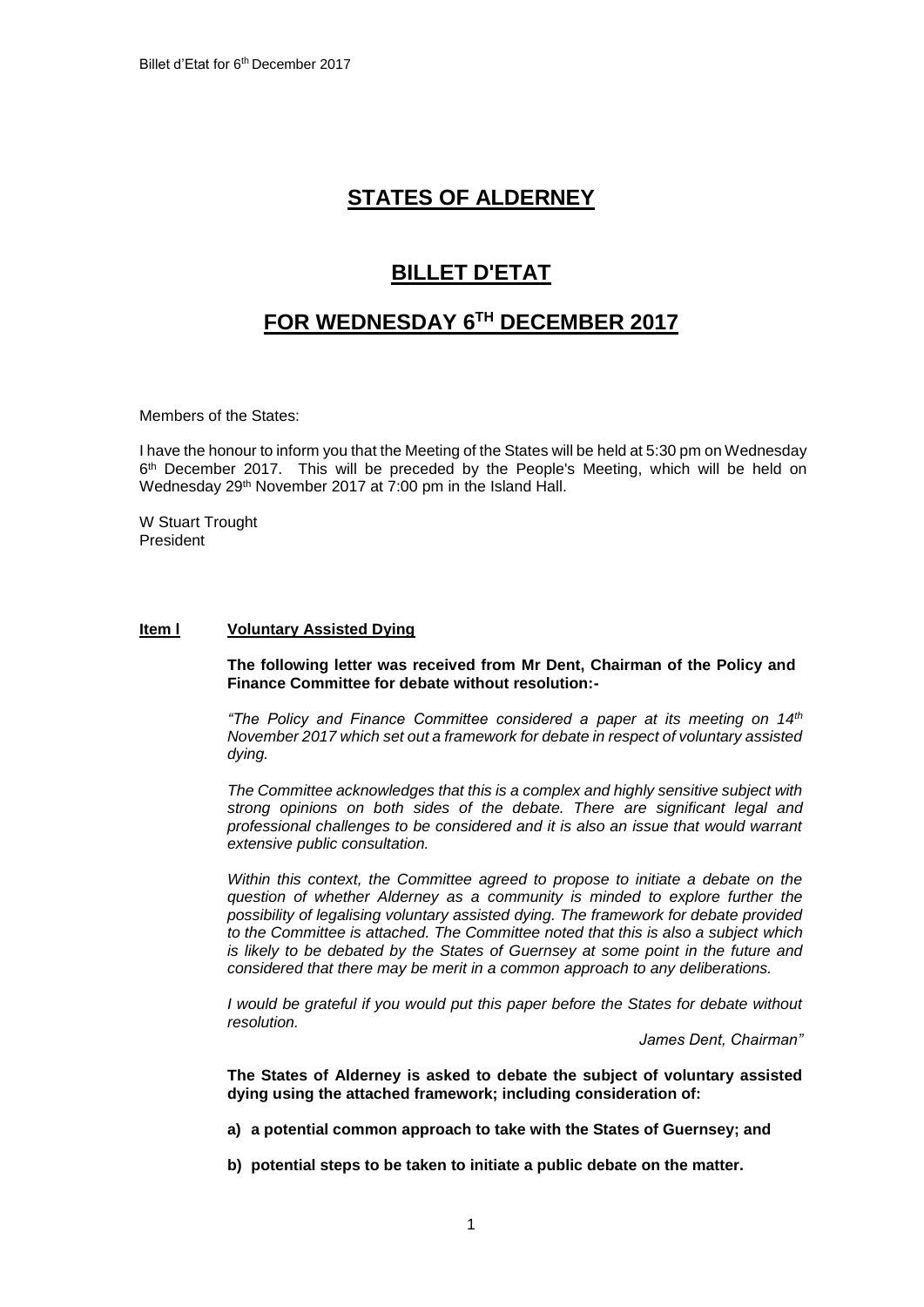# **Item II Review of Governance – Consultation Feedback**

# **The following letter was received from Mr Dent, Chairman of the Policy and Finance Committee for debate without resolution:-**

*"The Policy and Finance Committee considered a report from the Governance Committee at its meeting on 14 November 2017. The report summarised the feedback from the recent public consultation exercise on potential changes to the way the States is governed and managed.*

*Governance arrangements in Alderney have been reviewed by third parties in recent years and a series of recommendations for change and improvement have been proposed. Whilst many of these recommendations have been accepted by States Members and other stakeholders at the time, little has changed. Barriers to change include capacity of States Members and civil servants, affordability, political continuity and complexity but consensus remains that change is required.*

*The consultation paper to all households reflected on these earlier reviews and invited responses to a series of 18 questions in seven sections related to:*

- *Improving scrutiny of States decision making processes;*
- *Vision and strategy;*
- *Remuneration of States Members;*
- *Providing more political stability;*
- *Representation in Guernsey;*
- *Openness and transparency in decision making; and*
- *Ethics and conduct.*

*A total of 170 responses were received which represents a small sample from the total distribution. The majority response for every question was in favour of the changes proposed but the Policy and Finance Committee acknowledges that the low return rate means that this may not be representative of the wider community view.*

*Residents were also invited to submit comments on each question as well as general comments and these comments represent useful feedback for the States to*  reflect on. A number of respondents commented positively on the consultation *process and the document provided, and these outweighed those who were negative about the process.*

*The feedback in respect of each question is provided in the attached detailed report which is structured to consider each area of consultation in turn. This also includes a sample of the comments provided by respondents.*

*I would be grateful if you would put this report before the States for debate without resolution on each of the seven areas subject to consultation.*

*James Dent, Chairman*

**The States of Alderney is asked to discuss the feedback from the Review of Governance consultation, following the structure set out in the attached report, in order that the Policy and Finance Committee can subsequently reflect on the States debate in agreeing next steps.**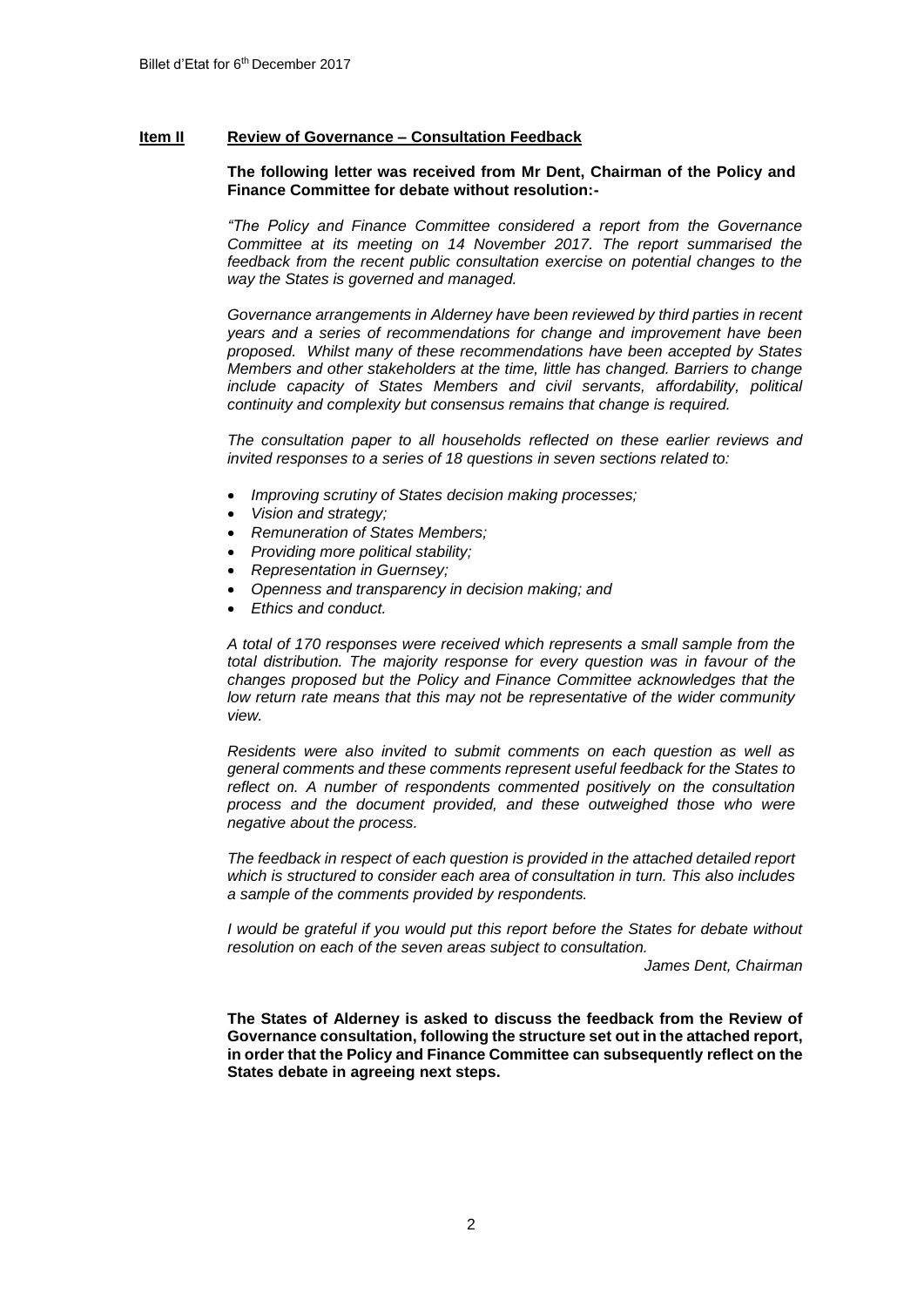#### **Item III Mali Sanctions**

#### **The following letter was received from Mr Dent, Chairman of the Policy and Finance Committee:-**

*"As part of the international response to recent developments in Mali, and to target those who may be undermining the peace process, the EU has published Council Regulation (EU) 2017/1770 which sets out restrictive measures applicable to individuals or entities engaged in actions or policies that threaten Mali's peace, security or stability.* 

*The measures implement corresponding measures taken by the UN and comprise a travel ban and financial sanctions, including an asset freeze, targeted at listed persons. These are the first measures taken by the UN and EU against Mali. To date nobody has been listed/designated.*

*Alderney does not have legislation in place to implement the EU measures, but could do so by enacting an Ordinance under the European Communities (Implementation) (Bailiwick of Guernsey) Law, 1994. The absence of any implementing legislation will not present a problem for as long as there are no designations in place under the EU Regulation. However, this position may change at any time as the sanctions*  frameworks in the UN and the EU will have been put in place in anticipation of *designations being made.*

*I would be grateful if you would put the 'Mali (Restrictive Measures) (Alderney) Ordinance, 2017' before the States for approval with an appropriate proposition.*

*J. Dent, Chairman"*

**The States of Alderney is asked to approve the 'Mali (Restrictive Measures) (Alderney) Ordinance, 2017'.**

#### **Item IV The Data Protection (Bailiwick of Guernsey) Law, 2017**

#### **The following letter was received from Mr Dent, Chairman of the Policy and Finance Committee:-**

"The Data Protection (Bailiwick of Guernsey) Law, 2017 replaces the current Data Protection (Bailiwick of Guernsey) Law, 2001 with provisions to implement the General Data Protection Regulation (Regulation (EU) 2016/679) and the Law Enforcement Directive (Directive (EU) 2016/680) of the European Parliament.

This Law brings data protection legislation up to date and strengthens the rights for individuals. It includes tougher rules on consent, rights to access, rights to data portability and rights to amend incorrect personal data. In addition, it provides for increased transparency around how personal data is used.

The Law also provides the assurance that data is safeguarded as we progress within an ever-evolving digital world, based on a system with more accountability. Enforcement is enhanced, with the Data Protection Commissioner given the powers to ensure residents of the Islands are provided with appropriate levels of protection.

For ease of reference there is attached an explanatory memorandum which provides a more in-depth explanation of each section of the Law.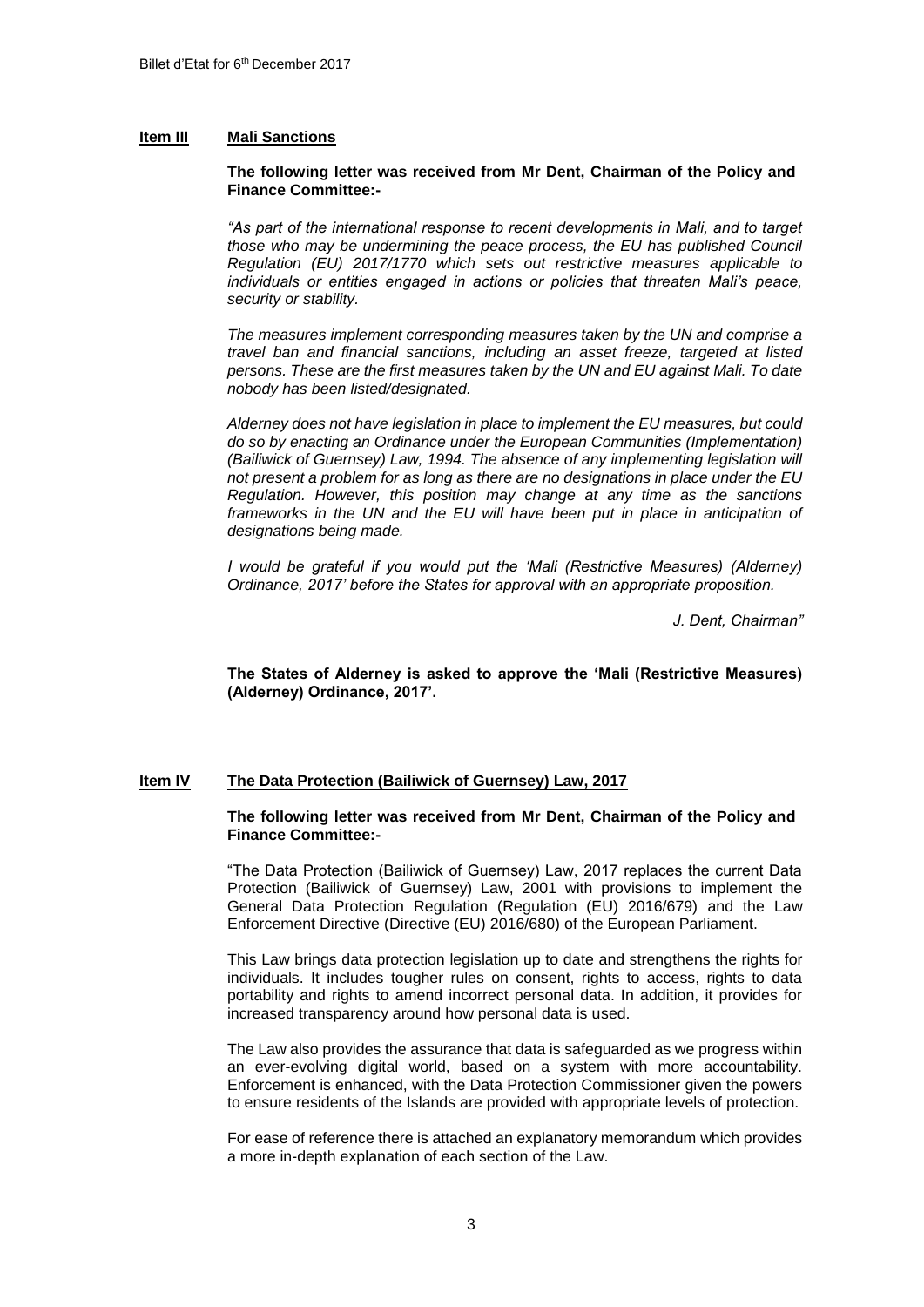I would be grateful if you would place this matter before the States of Alderney with an appropriate proposition.

James Dent, Chairman"

**The States of Alderney is asked to approve the Project de Loi entitled "The Data Protection (Bailiwick of Guernsey) Law, 2017", and to authorise the Bailiff to present a most humble petition to Her Majesty in Council praying for Her Royal Sanction thereto.**

*Note: A copy of the Projet de Loi entitled "The Data Protection (Bailiwick of Guernsey) (Amendment) Law, 2017" may be seen at the President's Office, Island Hall, and in the Alderney Library.* 

# **Item V Beneficial Ownership Legislation**

**The following letter was received from Mr Dent, Chairman of the Policy and Finance Committee:-**

# *"Beneficial Ownership Legislation*

*The Beneficial Ownership of Legal Persons (Alderney) Law, 2017 (the Beneficial Ownership Law), which was approved by the States of Alderney on 19 April 2017, is now in force. The Beneficial Ownership (Alderney) (Definition) Regulations, 2017, which define beneficial owner for the purposes of the Beneficial Ownership Law, are also in force. As part of the phased process for enhancing transparency of beneficial ownership standards further subordinate legislation is necessary for the effective implementation of various matters under the Beneficial Ownership Law, as well as to give effect to another aspect of the Financial Action Task Force (FATF) standards relevant to the ownership of legal persons.* 

# *Ordinances to be made by the States of Alderney*

*Under the Beneficial Ownership Law, the States of Alderney may by Ordinance make provision about information on nominee relationships in relation to a company that must be obtained by resident agents and provided to the Registrar of Beneficial Ownership. Provision of this kind is necessary to meet a requirement under the FATF standards for specific mechanisms to ensure that nominee relationships in respect of legal persons are not misused.* 

*In addition, some amendments to the Beneficial Ownership Law are necessary to give effect to discussions that have taken place in respect of two matters in relation to the obtaining and disclosing of information by the Registrar. At the same time, the opportunity may be taken to amend the Beneficial Ownership Law to address a small typographical error. These amendments may be made by Ordinance.*

*The proposed additions are aligned with those being made or to be made in the Guernsey framework.* 

*Two draft Ordinances to deal with these issues have therefore been prepared by Law Officers Chambers for the States of Alderney for approval.* 

#### *Beneficial Ownership of Legal Persons (Alderney) (Amendment) Ordinance, 2017*

*This Ordinance covers the following matters:*

*1. It introduces into the Beneficial Ownership Law a provision to make it clear that, when deciding whether or not to disclose information to a third party, the Registrar may take into account any relevant procedure or agreement. This might for example be a Memorandum of Understanding between the Registrar and other*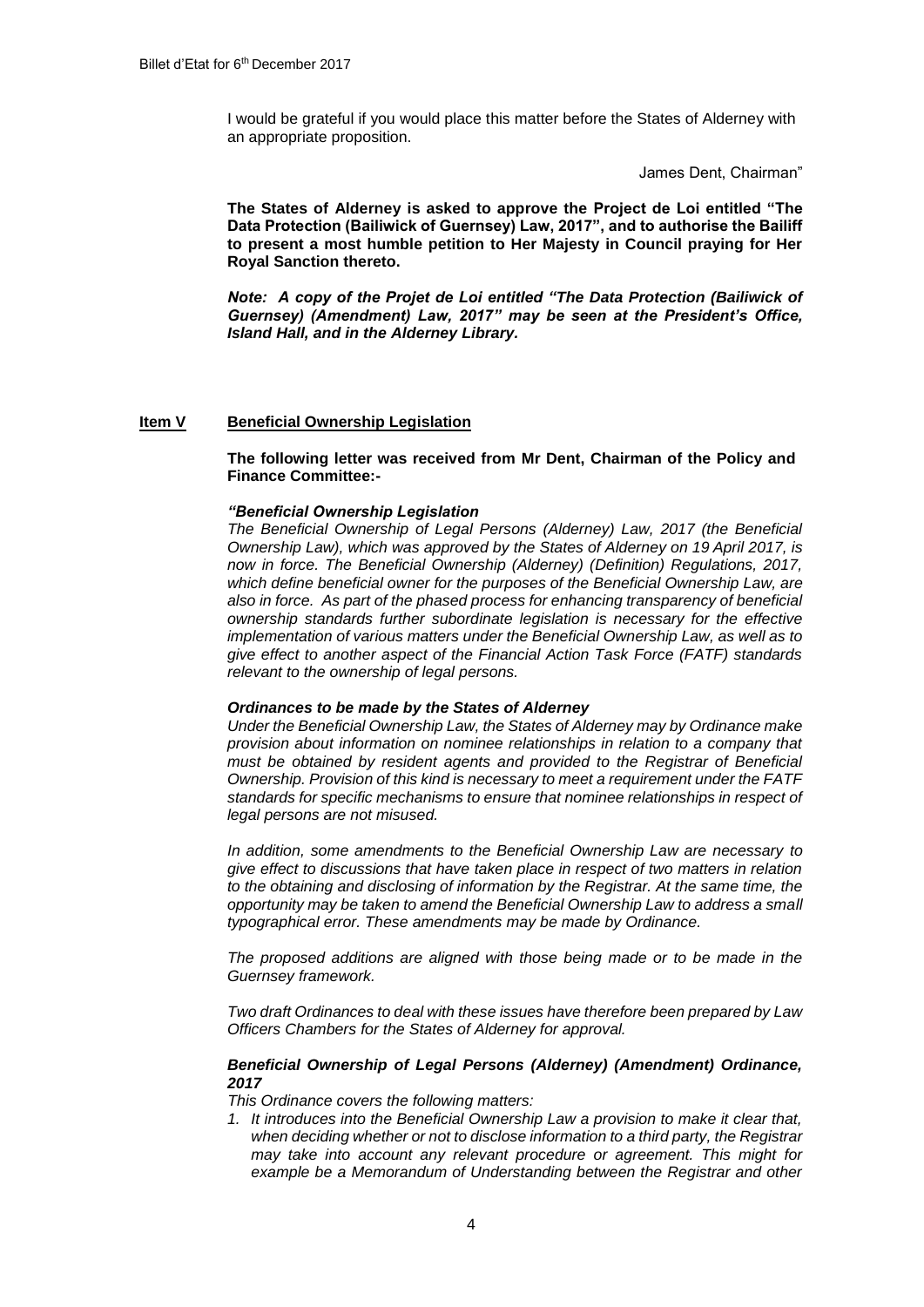*authorities in the Bailiwick about how to deal with requests for information from foreign counterparts;* 

- *2. It gives the Policy and Finance Committee the power to make transitional provisions by regulation in respect of companies that were already incorporated when the Beneficial Ownership Law came into force; and*
- *3. It amends an inaccurate reference in section 16 of the Beneficial Ownership Law.*

# *Beneficial Ownership of Legal Persons (Alderney) (Nominee Relationships) Ordinance, 2017*

- *1. Every company must have a resident agent. The Ordinance imposes obligations on resident agents to take reasonable steps to obtain, verify and provide to the Registrar of Beneficial Ownership information about any nominee relationships that there may be in the ownership structure of a company. A nominee is defined*  for these purposes as a legal or natural person who is registered as the legal *owner of a share or right in a company which is held on behalf of a beneficial owner of the company. The information that must be provided includes information about the relationship itself and about the parties to it, i.e. the nominee and the nominator. These obligations broadly mirror those in relation to beneficial owners under the Beneficial Ownership Law, and in order to avoid duplication there is no obligation to provide information about the nominator if that is the beneficial owner or about the nominee is that is the resident agent;*
- *2. In addition, where the nominee or nominator holds a fiduciary licence from the Guernsey Financial Services Commission, essentially all that will need to be recorded at the registry about that nominee relationship is the fact that it exists and the name of the relevant licensee (unless the licensee is also the resident agent, in which case its name does not need to be given again). This is on the basis that licensees are subject to an explicit requirement under the Ordinance to maintain documents evidencing all the necessary details about the nominee relationship. Although the maintaining of information of this kind is largely covered already through practice and/or the AML/CFT framework, making it a specific obligation in this context will make it easier to demonstrate to external evaluators that the FATF standards on this point are met; and*
- *3. It is intended that the Registrar will issue guidance on the effect of the Ordinance in order to assist resident agents in discharging their obligations.*

# *Regulations by the Policy and Finance Committee*

# *Beneficial Ownership of Legal Persons (Provision of Information) (Transitional Provisions) (Alderney) Regulations, 2017*

*These regulations are made under the power to be introduced in the 'Beneficial Ownership of Legal Persons (Alderney) (Nominee Relationships) Ordinance, 2017'. They specify that companies that were already incorporated when the Beneficial Ownership Law came into force must provide beneficial ownership information to the Registrar by the date on which the next annual return is due (31 January 2018). These regulations will come into force on the 7th December 2017.*

*I would be grateful if you would place the 'Beneficial Ownership of Legal Persons (Alderney) (Amendment) Ordinance, 2017'; the 'Beneficial Ownership of Legal Persons (Alderney) (Nominee Relationships) Ordinance, 2017' and the 'Beneficial Ownership of Legal Persons (Provision of Information) (Transitional Provisions) (Alderney) Regulations, 2017' before the States for approval with an appropriate proposition.*

*James Dent"*

**The States of Alderney is asked to approve:**

**1. Beneficial Ownership of Legal Persons (Alderney) (Amendment) Ordinance, 2017**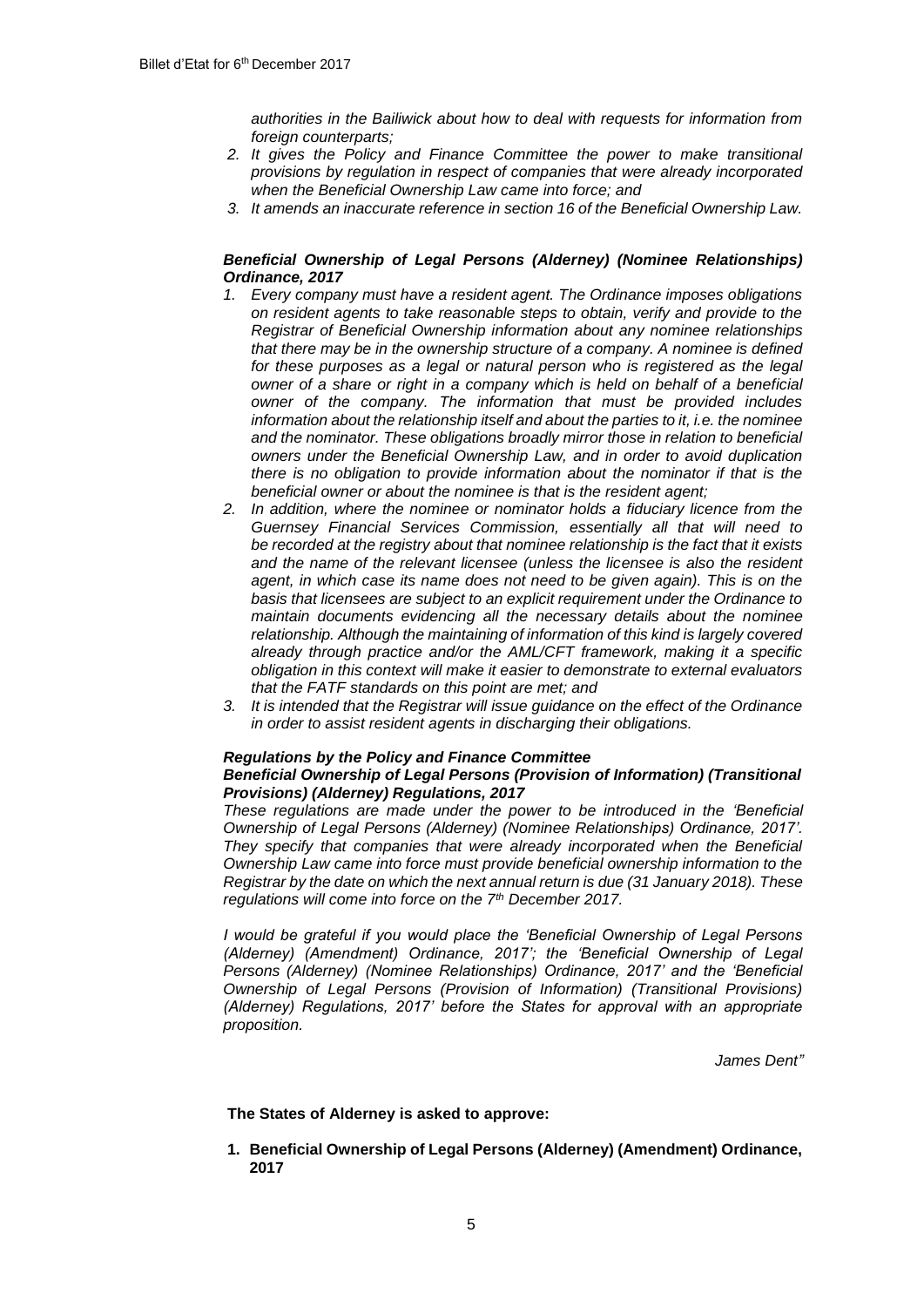- **2. Beneficial Ownership of Legal Persons (Alderney) (Nominee Relationships) Ordinance, 2017; and**
- **3. Beneficial Ownership of Legal Persons (Provision of Information) (Transitional Provisions) (Alderney) Regulations, 2017.**

#### **Item VI The European Communities (Food and Feed Controls) (Alderney) Ordinance, 2017**

#### **The following letter was received from Mr Dent, Chairman of the Policy and Finance Committee:-**

*"The European Communities (Food and Feed Controls) (Alderney) Ordinance. 2017 implements several EU Regulations and Directives which concern food safety and food hygiene. It repeals, revokes or consolidates numerous pieces of legislation relating to food and feedstuffs in force in Alderney (primarily milk related).* 

*There are currently multiple pieces of food safety legislation which apply to Alderney and most of these link back to the 1947 Guernsey Food Law.*

*Due to the age of the legislation and changes in food safety and public expectations in the intervening years, it is no longer fit for purpose and it does not align with UK or EU legislation which, as will be explained, is particularly important in the context of Alderney grown meat and other animal products.*

*What is proposed will consolidate existing, out-dated food legislation and update terminology in line with modern business practices. A key focus of the legislation is to introduce specific controls for high risk foods i.e. foods of animal origin. This provides greater levels of protection to customers and consumers and it also provides a robust legislative system to provide EU 'health marks' which allow the export of products of animal origin.*

*Without the proposed changes it has been assessed that there could be significant complications for any Alderney farmer wishing to export animal products as the EU 'health marks' requirement is likely to prevent them from exporting animal products*  to the UK or EU. Within Guernsey's legislation, it would be possible to define that *Guernsey could accept such products subject to any necessary conditions. It clearly would be cleaner for any Alderney based farmer if there was parity between Guernsey and Alderney (within the Bailiwick) and beyond as this is a positive aspect of being seen to facilitate trade.*

*This is not however solely about farm produce but also deals with food outlets. At present it can be challenging for these establishments which range from shops to restaurants to know they are complying with all the food safety legislation because there is so much of it spread over so many years, and what is proposed is set to simplify matters into a consolidated law.*

*The implementation of this legislation is not expected to introduce any additional regulatory pressure and Environmental Health Officers have been working for many years with businesses across Alderney and Guernsey to ensure they are already working to compliance levels which are in line with the proposed legislation.*

*The introduction of this legislation will ensure parity with UK and EU legislation which*  facilitates the ongoing free trade of food (notably products of animal origin) under *current Protocol 3 arrangements and moving towards the post-Brexit position, where such standards will still be required.*

*A detailed summary of the content of the proposed Ordinance is attached.*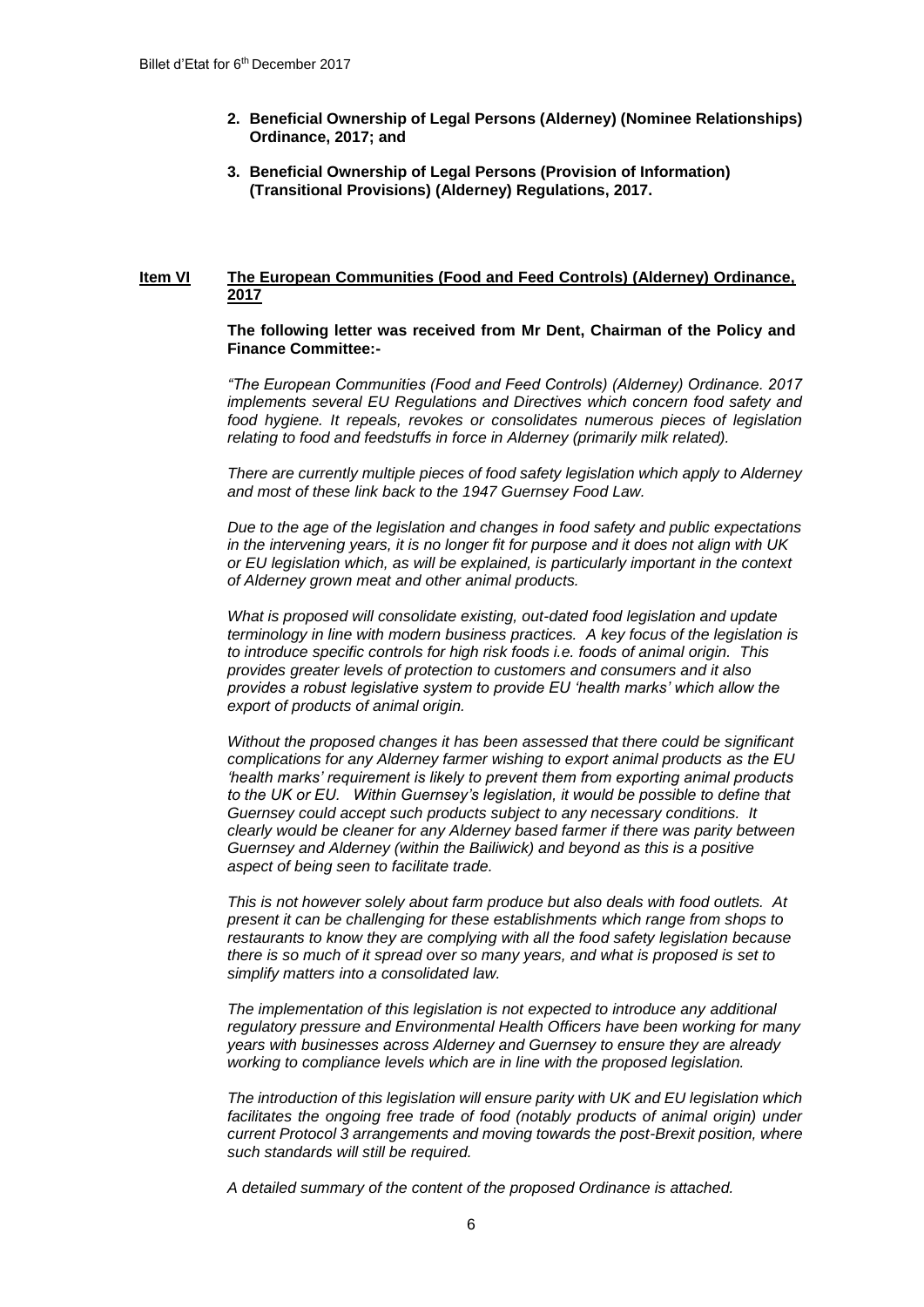*This Ordinance will be brought into force in due course by regulations made by the Committee for Health and Social Care, it should be noted that it is the intention of the Committee for Health and Social Care to bring all the related legislation on this issue into force at the same time in both islands.*

*I would be grateful if you would place this matter before the next meeting of the States of Alderney with an appropriate proposition.*

*James Dent"*

**The States of Alderney is asked to approve "The European Communities (Food and Feed Controls) (Alderney) Ordinance, 2017"**

*Note: A copy of the draft ordinance entitled "The European Communities (Food and Feed Controls) (Alderney) Ordinance, 2017" may be seen at the President's Office, Island Hall, and in the Alderney Library.* 

# **Item VII Annual Reports of States Committees for 2017**

**On 4 May 1977, the States resolved to instruct all committees to prepare an annual report, and for that report to be debated at the December States Meeting.**

# **(i) Annual Report of the Policy and Finance Committee**

**The following report was received from Mr Dent, Chairman of the Policy and Finance Committee:-**

# *"Report: Policy and Finance Committee Initiatives this Year*

*Mr President, colleagues, in June I presented a report outlining the important work that the Policy and Finance Committee had been progressing. It is now the end of the year and the traditional time for reflection. The list of initiatives has grown not shrunk.*

*Two main issues, transport and the FABlink have dominated our agendas, but we have tried not to neglect other important matters that will impact our futures – usefully, we have progressed a number of social issues and also a number of opportunities that we believe may provide future niche markets for our island.* 

*In this report I very briefly to summarise our activity this year on:*

- *FAB (ARE, ACRE and FAB)*
- *Air transport*
- *Sea transport*
- *Health*
- *Digital Connectivity*
- *Brexit*
- *Immigration/Investment Visas*
- *Governance*
- *Partnership Law*
- *Big Data Opportunities (KYC Regulation and Ethical Handling of Data)*
- *Taxation Law*
- *Company Law*
- *Numismatics and Philately*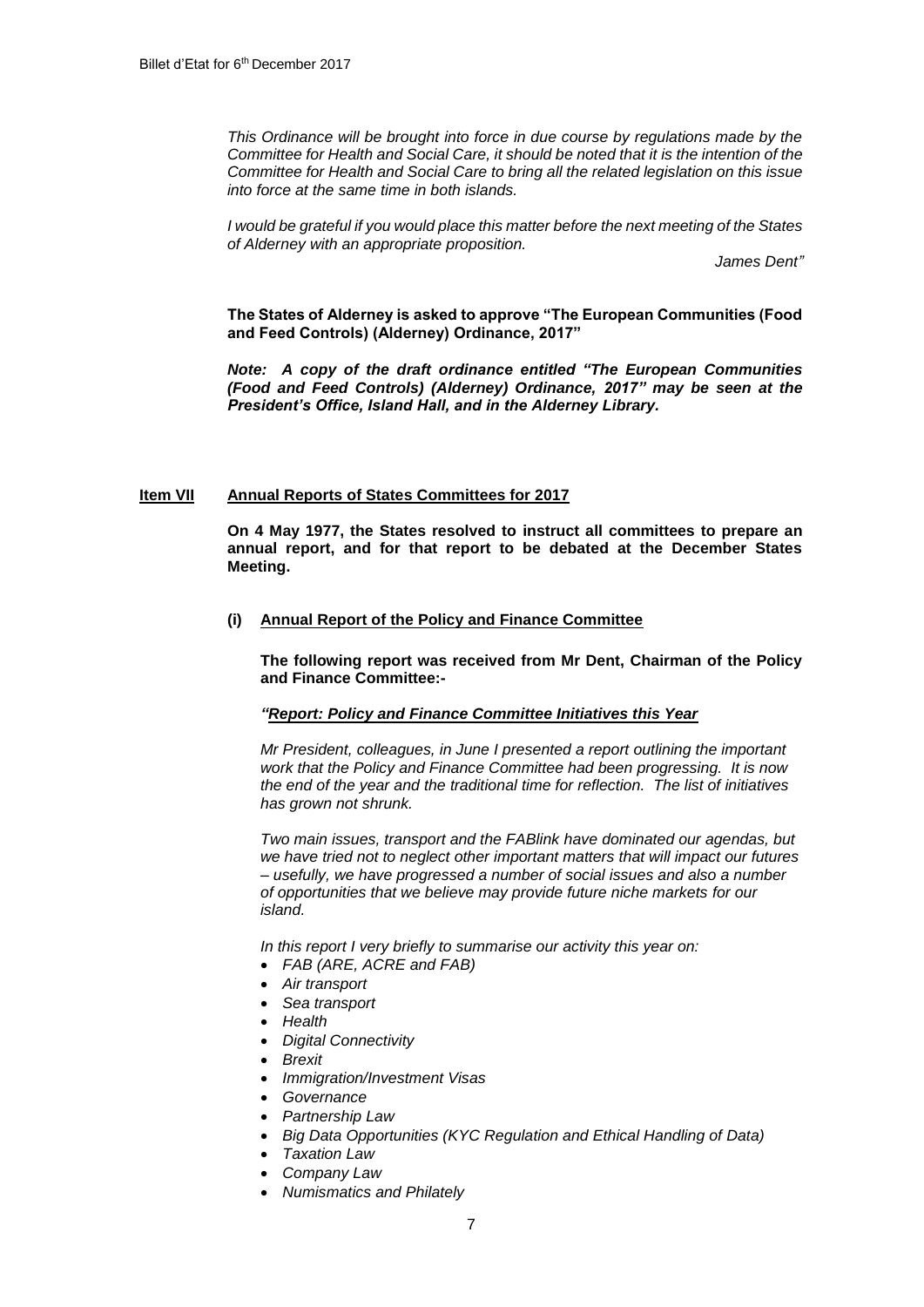- *Implication of new financial relationship (TRP/Occupiers Rates)*
- *Same Sex Marriage*
- *Assisted Dying*
- *Code of Practice for Archaeological Activity*
- *Relationships with our French Neighbours*
- *Environmental Law*
- *Replacement CEO/Supplementary Commercial Manager*

*You will note that I now have 20 foci my list – in June we only had fourteen. In October we held a workshop to prioritise this work and while everyone agreed we had to give priority to the two main 'issues-of-the-day' transport and FAB we couldn't ignore the other matters. We had a duty to progress all those things that would stand us in good stead for our futures.*

*Let me now very briefly summarise where we are on each of the initiatives I have just listed.*

#### *FAB*

- *At the beginning of the year we resolved to seek a better commercial deal from the promoters of the FABlink – and we have been working through consultants PWC to obtain a deal that we might be able to put to the people via a plebiscite – while some substantial progress has been made, progress has been much slower than we initially anticipated or hoped*
- *The commercial and seabed licences held by ARE were terminated and ACRE is now seeking to recover the outstanding moneys owed by ARE*
- *As soon as current legal proceedings are resolved we hope to revisit the market and negotiate new deals for our renewable energy resources*

#### *Air transport:*

- *- the major points of the Aurigny Review were accepted by Guernsey's Policy & Resources Committee and by the States Trading Supervisory Board and was passed to Guernsey's Committee for Economic Development (CfED). At the end of October we however learned that CfED were rewriting Guernsey's transport policy and proposing that the previously accepted Public Service Obligation (PSO) approach would be applied only to Guernsey-Alderney and that Alderney-Southampton would no longer receive any commercial support. This was devastating news and we have since been responding appropriately with reasoned argument and evidence. These are however matters that I reported to the States in November and, so, I do not intend to repeat in this report.*
- *- we continue to work with Air Alderney and Air Taxi operators in order that Alderney has access to the widest possible range of aviation services*
- *- we have competitively tendered the supply of Aviation Fuel – and soon hope to have in place a continuous supply provided by a commercial third party and at no, or minimal, cost to the States of Alderney*
- *- we continue negotiating strongly to resolve the problems around Medevac and the issues that the States of Guernsey face to ensure emergency medical transfers between the Mignot Memorial Hospital and the hospitals in Southampton or Guernsey*

#### *Sea transport*

- *Throughout the year we have looked at a number of solutions for obtaining a regular ferry service – most were considered high risk and/or likely to be financial unsustainable*
- *More recently we have been following Guernsey and Jersey's initiative to set up an inter-island services with a view to seeing if there were synergies between their and our own needs and with a bolt-on extension to Alderney and consequently a way for minimising overheads and administrations costs*
- *For this year's Summer season we agreed continued financial support for the Bumblebee - though at a lower cost than was agreed last year*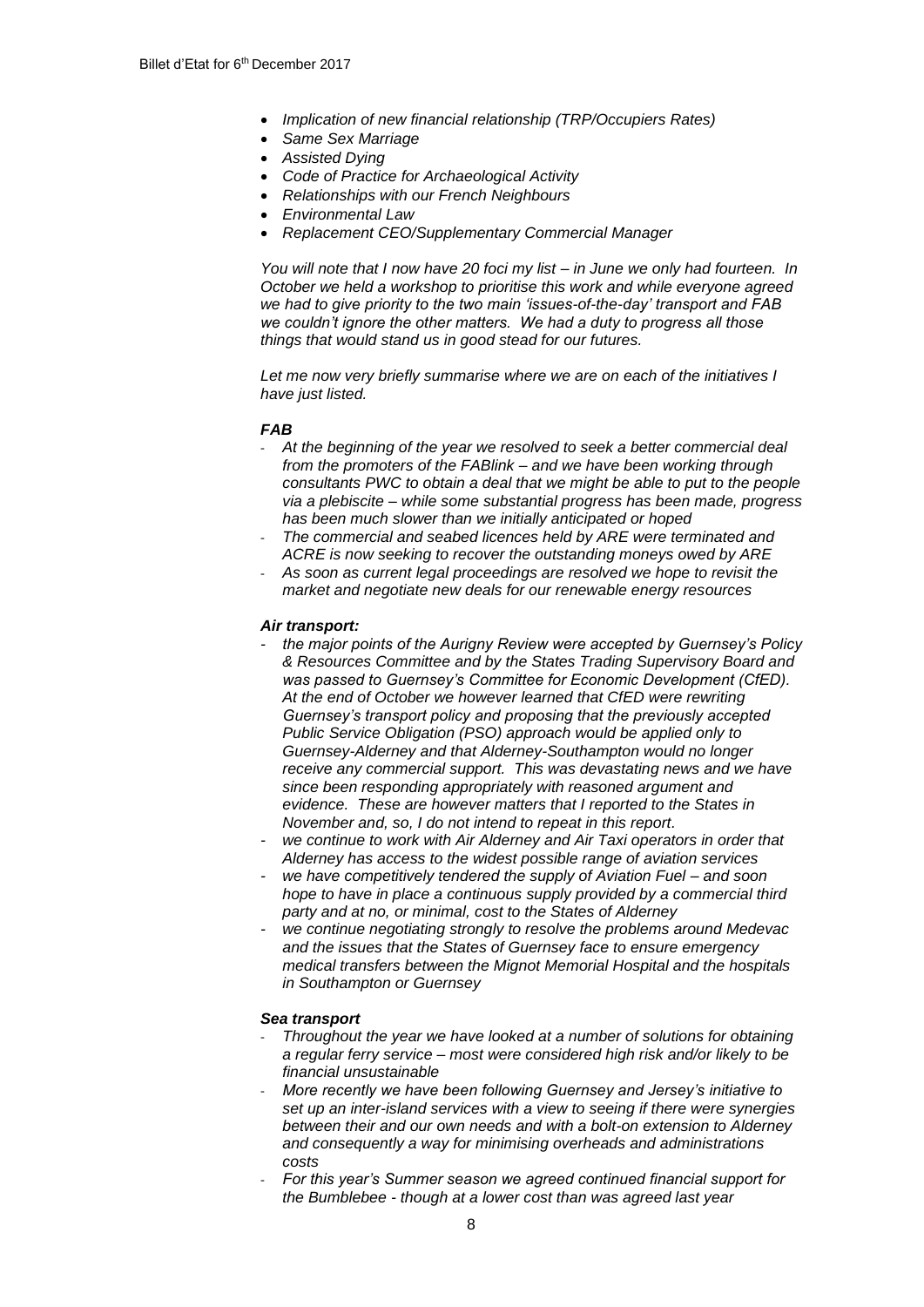# *Health*

- *the Wilson Report has brought to our attention the need for closer liaison with the Committee for Health & Social Care (HSC) in Guernsey – largely to progress initiatives in secondary health care*
- *Professor Wilson also reported on a number of options for our primary health care services that required further deliberation and we have been seeking to progress these - though largely through a new initiative of the States of Guernsey HSC that has involved consultants KPMG and is titled the "Target Operating Model for Health and Social Care in the Bailiwick of Guernsey*
- *we have liaised with HSC on the KPMG initiative so that Alderney obtains a bespoke solution suited to its smaller population and more isolated position – we now wait to see the outcome of this work*
- *we have liaised with the Committee for Employment and Social Services (ESS) on Bailiwick initiatives to develop an Equality and Rights Programme and Disability Discrimination Legislation – and again noted our need for bespoke Alderney solution – one size will not fit all.*

# *Digital Connectivity*

- faster and higher capacity links are seen as essential if we want to expand *facilities such as the PWC Know-Your-Client facility*
- we have been working with Sure and JT to progress these
- we have also liaised with the promoters of FABlink to try and understand *what they too might be offering*

# *Brexit*

- we have defined a new approach more compatible with our resources, *using Guernsey resources wherever we can and have set up a framework for liaison with others*
- *the main areas where we are adopting a slightly different line to Guernsey are centred on fisheries and territorial waters, and this includes access to French ports;*
- we need to maintain a watching brief in order to safeguard Alderney's *interests and in order to seek out and secure niches*
- *Brexit and our own relationship with the EU and wider financial world is leading to our having to scrutinise a raft of new Bailiwick-wide Financial legislation*

# *Immigration/Investment Visas*

- *We have been re-opening an initiative that would allow persons making substantial investments in the Alderney economy to obtain immigration rights – this is a new scheme that builds on the work started by the previous States*

# *Governance*

- *Under the guidance of our President, a working group has put together a Green Paper for further discussion – the recommendations have proven controversial and indeed one of the items in the December Billet concerns an open debate of these matters*
- *We have concluded that it might be difficult to implement all the recommendations of the Governance Committee, we hope that these recommendations can be taken item-by-item and some initial reforms will be achieved*

# *Partnership Law*

- *Alderney does not currently have any partnership law and it might be useful if we did – we have been approached by a group who would come to live in Alderney were we to introduce it – though there are conditions on the type of legislation they are seeking – we have passed their concept to the Law*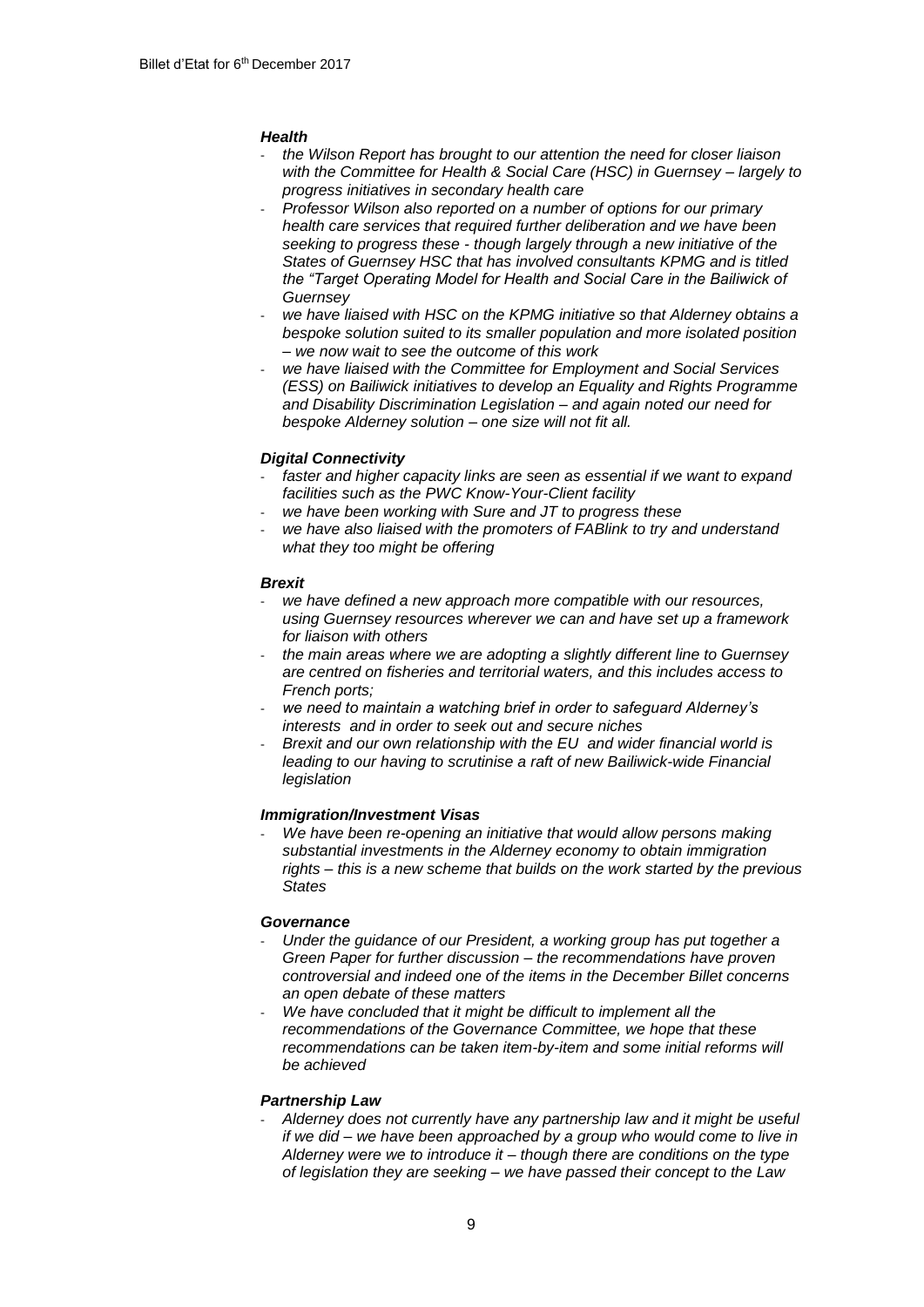*Officers. Early indications are that this could be an important niche market for Alderney*

- *We are however working closely with the Law Officers and other key bodies to ensure that there would be no significant reputational risks associated with this new initiative.*

# *Big Data Opportunities (KYC Regulation and Ethical Handling of Data)*

- *We already have a small Know-Your-Client (KYC) operation and there are opportunities to build on it, particularly in regard to offering a worldrecognised regulatory regime – presently KYC operations are unregulated – a small jurisdiction operating outside the main world financial markets and with an already highly regarded role as the regulator of other services might be an ideal location*
- *Big data is now handled without reference to the wishes of those who have supplied that data – we believe there is a niche opportunity here for regulating the handling of this data in an ethical manner – using what some have described as a 'data hypocratic oath'*

# *Taxation law*

We have been lobbying to allow those paying UK tax to visit Alderney for up *to 180 days per year without paying Bailiwick taxes and seeking to find ways this privilege might be extended to other Europeans – we understand that (at least the first part of this initiative) is progressing – though we will probably have to wait another year before anything concrete is achieved*

# *Company Law*

- *As reported in June, we have reviewed the work undertaken by the last States into how change might sit with some of the other on-going initiatives.*
- *We have put further work on hold until the outcome of other initiatives are more clear – in particular we are concerned that: the Beneficial Ownership disclosure rules should be suited to our Gambling industry needs; that Multi-Distribution Ledger/Blockchain Technology; that electronic contracts and that General Data Protection Regulation are all catered for and properly incorporated*
- *We are also aware that we have overloaded the Law Officers and that there is only so much they can do simultaneously for us,*

# *but at the same time*

We have requested that the Law Officers draft enabling legislation such that *detailed revisions of Alderney Company Law can be made at a later date, subject to the will of the States*

#### *Numismatics and Philately*

- *Early indications are that the new numismatic contract with the Commonwealth Mint is likely to generate substantially increased revenues.*
- *Discussions also continue with Guernsey Post on a new policy for Alderney stamp revenues*
- *It is accepted that there are those who decry the more commercial approach of the Commonwealth mint – these others would have a greater concentration on aesthetics and traditional values in regard to both numismatics and philately – the approach adopted by the States is nonetheless centred on attempts to maximise revenue while, at the same time, ensuring that Alderney themes are wherever possible given prominence in the designs.*

# *Implications of new financial relationship (TRP/Occupiers Rates)*

- *We continue to working on the procedures for combining TRP and Occupiers Rates into a single levy that can be adjusted to Alderney's own perceived needs and which doesn't necessarily follow Guernsey*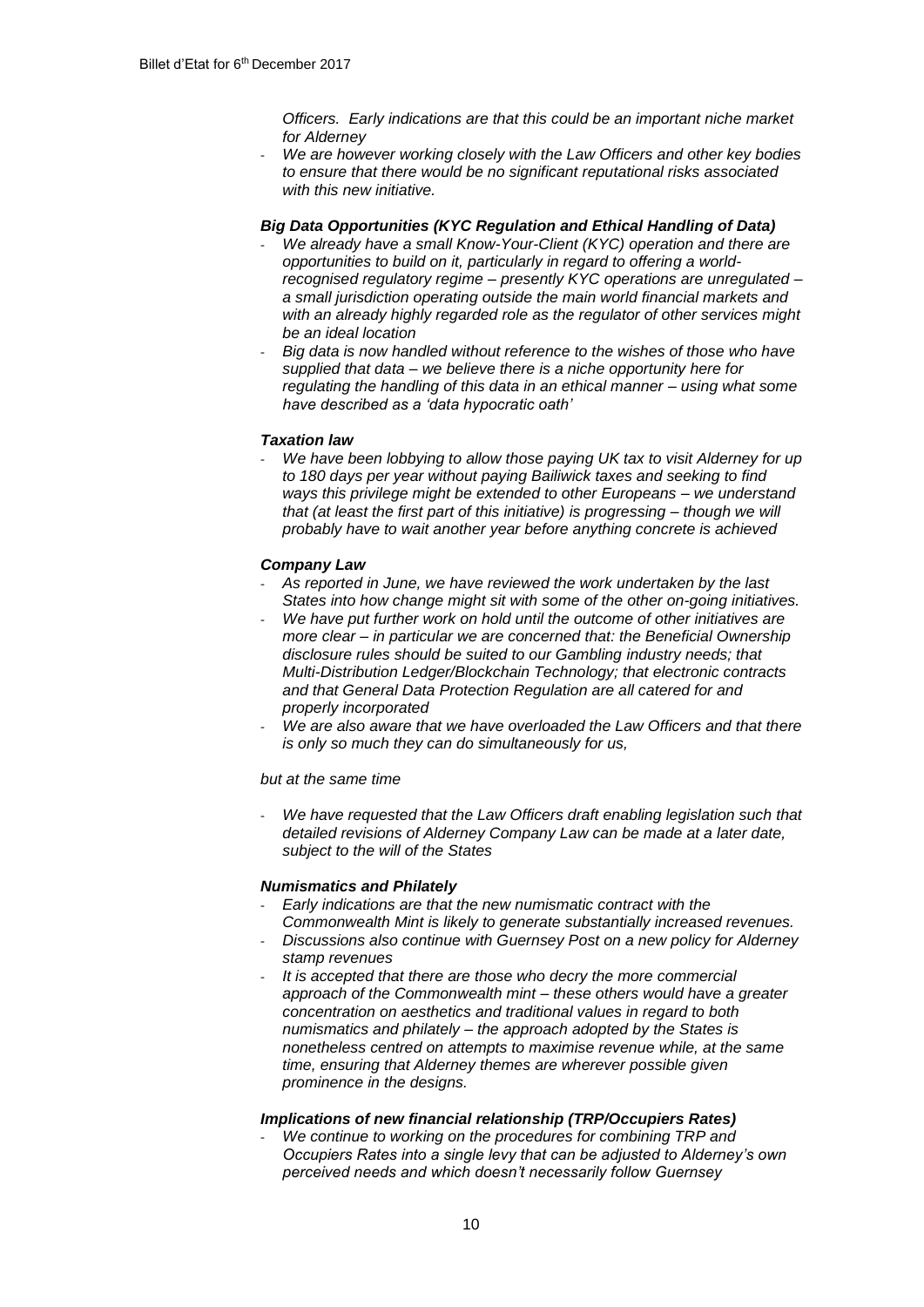- *And we continue to work on the implications of a wide range of other options that could make us fiscally different to Guernsey – progress has however not been as rapid as initially expected – there have been a number of matters that require resolution before the TRP/Occupiers Rates issue can be finalised and a number of other matters have been put on hold – often because of human resource problems but also because of a need to ensure a full appreciation of the implications of such changes and the current economic climate, which suggest that the need for haste is no longer imperative.*

# *Same Sex Marriage*

- *I am pleased to report that this matter has now been legislated and we now await Privy Council approval for the new legislation*

#### *Assisted Dying*

- *We propose working with Guernsey on a joint initiative and are currently sounding opinions*

# *Code of practice for Archaeological Activities*

- *The Committee will be working in concert with the General Services Committee to develop and is in the early stages of putting in place a proper code of practice. Currently this does not exist.*

#### *Relationships with our French Neighbours*

- *We need to build good relations with our nearest neighbours – and I refer here not to the good people in Guernsey but those to the East in France. France presents many opportunities: for exploiting our tidal energy; for almost everything post-brexit and as a simple source of visitors.*
- *We need to build on the already-started efforts of those involved in the twinning and bring in the important decision makers of the region.*

#### *Environmental Law*

- *In September Chief Pleas heard from Mr Michael Maunder on the potential problems associated with our lack of attention to environmental issues. We need to protect ourselves and to debate whether or not we need the legislative tools that others have. P&F is seeking to initiate this debate.*

#### *Replacement CEO*

- *We have completed the process for appointing a new CEO and hope to have him on board by early February 2018.*

*Before I finish, I need to reiterate my June message - driving these initiatives forward is putting great pressure on our small civil service. Some matters may, consequently, progress more slowly than we would desire.* 

*As I did in June I need again to thank you, my colleagues, who have been assisting with these initiatives –often going beyond the normal roles for politicians in other jurisdictions."*

# **(ii) Annual Report of the General Services Committee Committee**

#### **The following report was received from Mrs Paris, Chairman of the General Services Committee:-**

#### *"General Services Committee Report 2017*

*The General Services Committee has had a busy year.*

*The major capital project work on the exterior of St Anne's Church has been finished and the Church looks magnificent.*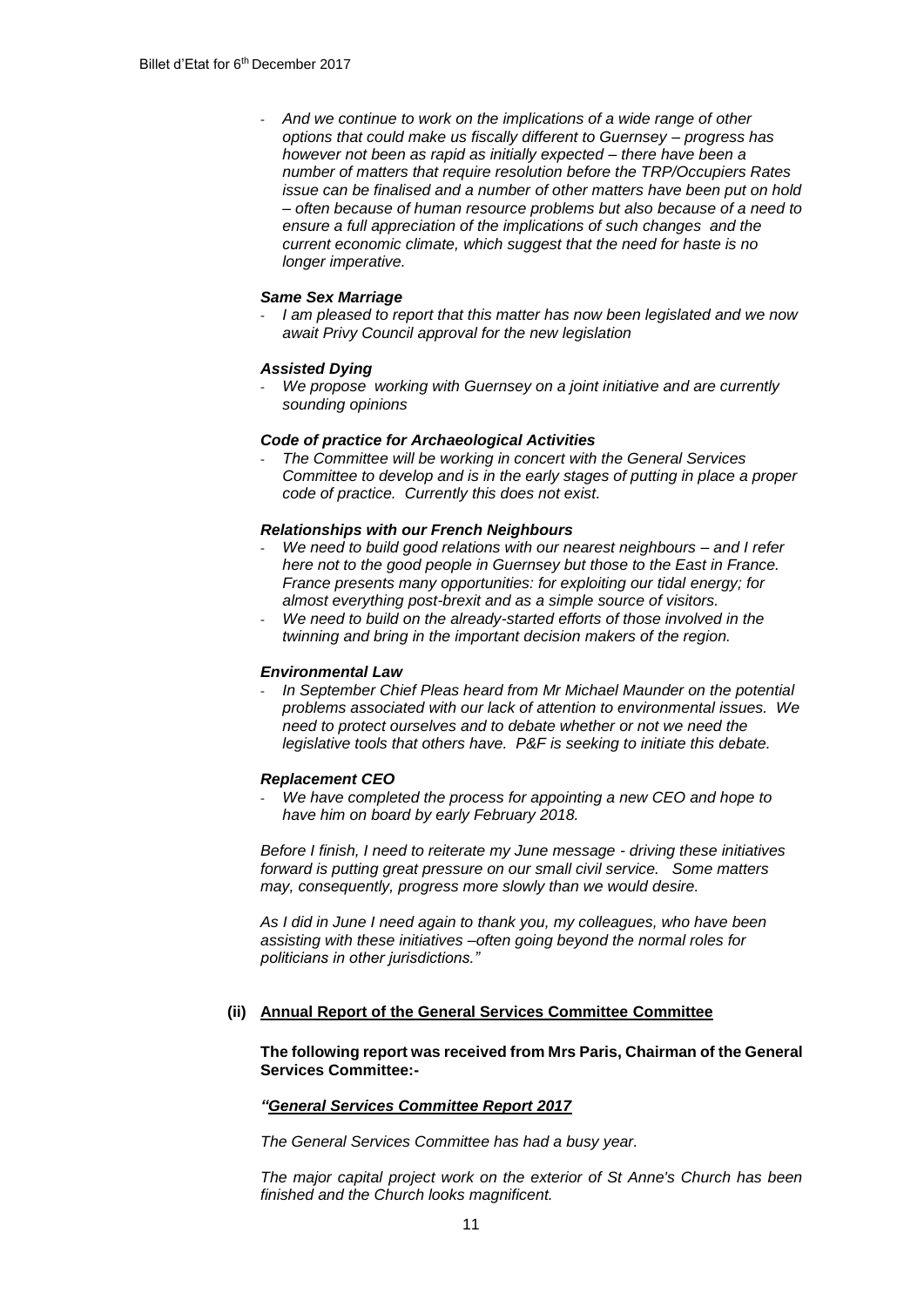*The Water Board has made further improvements to the water distribution network. This has been achieved by trench sharing with AEL's work to update the electricity grid. It has given the work greater impetus, been more economic and caused less disruption. Phase 8 of the Water Board's work (Braye Road) came in under budget and within time, Phase10 is nearing completion and work has begun on Phase 11, which continues directly on from Phase 10 around the Arsenal, Coastguards and Essex area.* 

*The trench-work has resulted in the discovery of some important Roman remains near the Nunnery and we are working closely with Guernsey to conserve the finds with a view to their return to Alderney for permanent display. We anticipate bringing an Artefacts Policy to the States in the near future.*

*Understandably all this trench-work has hindered the implementation of the road resurfacing programme, but much has been done behind the scenes so that work can commence in 2018.*

*After a few delays, the renovation work on the Nunnery is underway and we anticipate that the Alderney Bird Observatory will be up and running there early in 2018. The programme of work on the second site at the Cambridge Battery has now been completed. With the Asset Management Register now in place it will help us to better manage and use some of the other heritage buildings we have in our care.* 

*Under the new operating arrangement work continues on improvements and maintenance at the Connaught and Jubilee Homes. A working party has been set up to consider expansion plans for the Connaught and the provision of new sheltered housing.*

*We have started to get to grip with medium term strategies for both waste management and traffic management. There has been some helpful guidance to be obtained from the Land Use Plan.*

*As part of the ongoing draft Traffic Strategy the GSC sent out a questionnaire with regard to various issues that the public were raising about traffic in the town centre. Nearly 500 responses were received. We are in dialogue with the police to ascertain how best education and enforcement of our current legislation can help us to address some of the issues. Our thanks go to the members of the public who took the time to complete the questionnaire.*

*Shipping waste off island for disposal grows ever more expensive and easy wins can be achieved by helping everyone to reuse and recycle more. Public information and cooperation are essential and recently a guide has been published illustrating what can and cannot be recycled. Further press releases will follow.* 

*Green waste continues to be a problem and we hope to encourage more home composting .However, 2017 has seen the purchase of a shredder which should help to bring the green waste at Mannez Quarry under better control.*

*Having the right tools for the job is obviously important. In line with a policy of buying new and then replacing equipment whilst it still has some residual value other equipment has also been purchased in the course of the year. This has included a new curtain burner at the Impot, a baler for the recycling department and a boat hoist for the harbour. Under the same criteria we are considering the replacement of the harbour crane in 2018, as the downtime required by unexpected repairs to equipment such as the crane can severely impact island life.*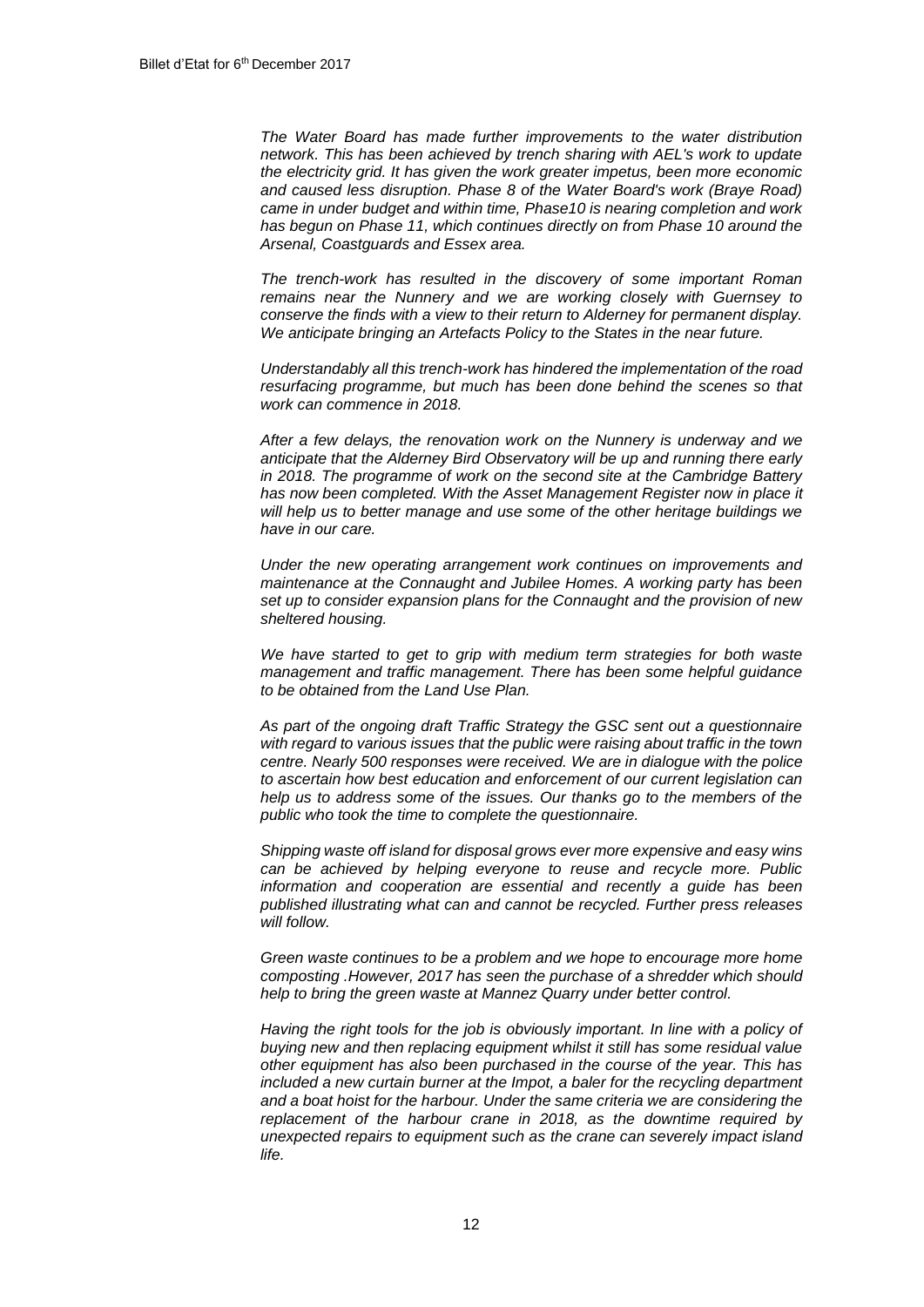*We have been working closely with the Department for Environment and Infrastructure in Guernsey over how best to help them oversee their work on the maintenance of the Breakwater. They have given us their reassurances that they are well aware of the importance of the Breakwater to the ongoing existence of our harbour facilities.*

*We are also discussing the possibilities of taking back some parts of Fort Grosnez with a view to having shelter from the weather for some of our large machinery and enabling some of the buildings to be used as work-shops.*

*Coastal defence work continues at Longis Bay, Braye Bay, Clonque, Bibette Head and Crabby.*

*The inter-island freight contract comes up for renewal at the end of 2017. Tender documents were issued and two responses were received. Negotiations have been completed and arrangements are in place for a new five year contract starting 1st January 2018.*

*The States Works Department, amongst their many diverse roles, has been called upon to destroy four Asian Hornets nests on Island in the past few months and we remain vigilant to this threat to our bee population.*

*I would like to thank the committee for their dedication and enthusiasm over the past year. I am sure they will join me in thanking the Technical Services Officer, the Water Board, the States Works Department and the Wildlife Trust for all the hours and hard work that goes into implementing policy to maintain and improve our island infrastructure and environment. A special mention must go to the Fire Brigade and especially to Paul Moore who retired as Chief Fire Officer earlier this year after 37 years of service.*

*Given the small size of our pool of human resources, 2017 has been a very constructive year. There has been some capital slippage on the budget but not as much as in previous years and we are already well ahead with some of the preliminary work required for projects earmarked for 2018."*

# **(iii) Annual Report of the Building and Development Control Committee**

**The following report was received from Mr Birmingham, Chairman of the Building and Development Control Committee:-**

#### *"BDCC Annual Report.*

*2017 has been a busy year for the BDCC. The start of the year saw the formation of a new committee and one of its first decisions was to trial open planning meetings. This was a first for Alderney and whilst a sharp learning curve for the public, the planning department and politicians alike, I believe it has been well received and has proved to be a success.*

*The committee subsequently adopted the open planning meeting procedure, which should help remove any previous concerns expressed about the transparency of the decision making process. Additionally, the publishing of the officer reports on the States website and the ability for both applicants and objectors to make representations directly to the committee will, I hope, enable the public to follow the reasons why certain planning decisions are made and that the principles of a decision will be easier to understand, based on matters of policy, not personality, as has often been the accusation.*

*The 1st of January saw the implementation date for the removal of Part V of the BDC law relating to what had come to known as the "C" permit and a new fees structure to accompany it.*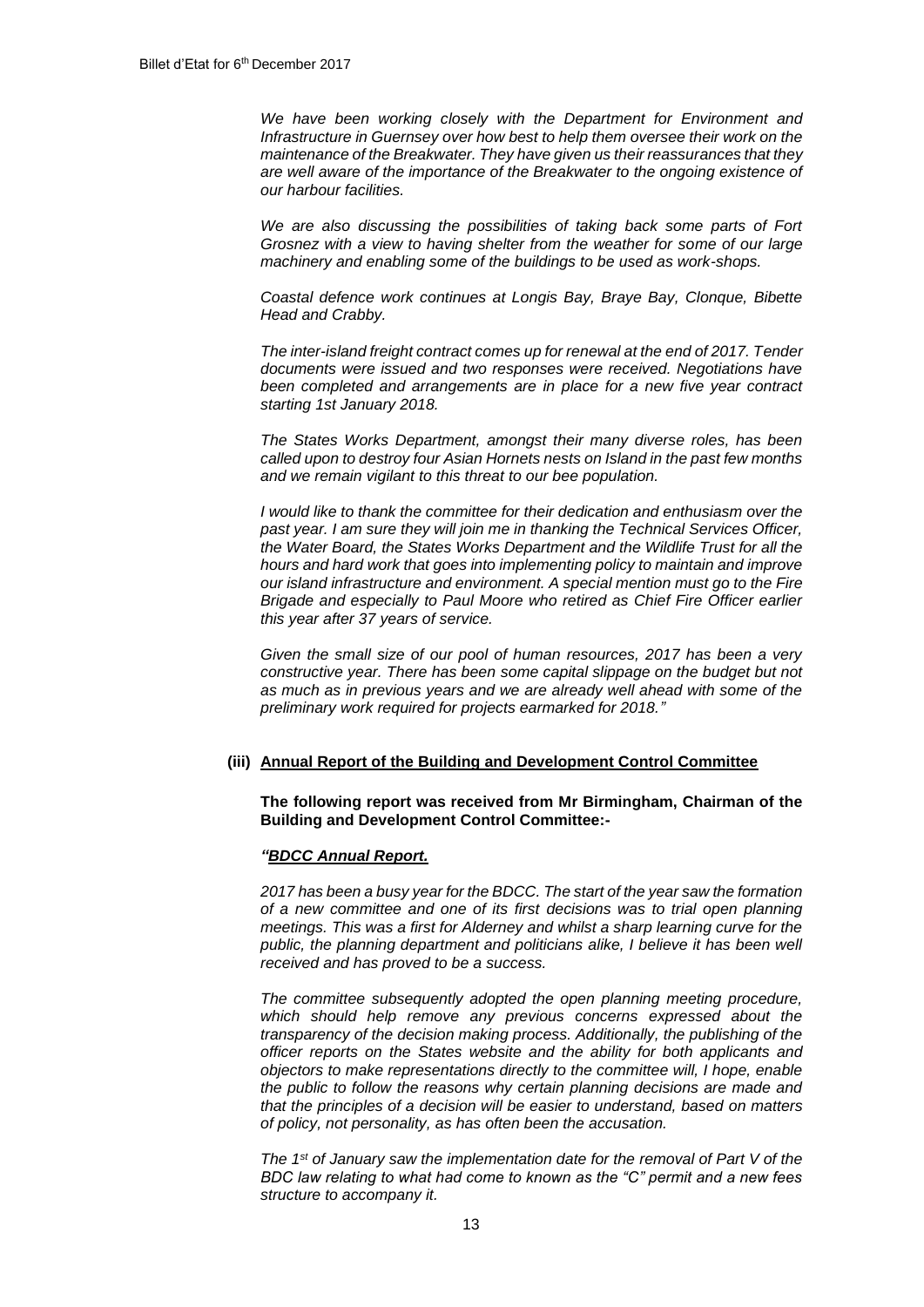*As had been expected this saw a rise in the number of applications for new dwellings in the year as pent up demand was released. This has led to a boost in the island economy as the effects of cheap money and the looser planning regime have led to developers bringing forward plans for new dwellings. Whilst not a fix for the long term economic ills of the island, such a boost at this current time should be welcomed. However it is important that the effects of the change are carefully monitored and that more consideration is given to future social housing policy for the island as the market changes.*

*As of the 8th November, the BDCC has dealt with 106 planning applications of which 99 have been processed. Of those 86 were approved, only 6 were refused, 2 are currently deferred and are ongoing and 5 were withdrawn by the*  applicant. In total 37 of those approved applications were dealt with by the *planning office as part of the fast track process for minor and uncontroversial works.* 

*There have also been 43 Building Control applications, 36 have had permits issued and 7 are still under process.*

*Of the 106 applications 61 were minor applications, 25 were for more extensive works and 14 were for new dwellings. The other 6 were re-advertisements of existing applications.*

*However, the BDCC year has been dominated by the development of the second phase of the Land Use Plan, started in August 2016.*

*The start of the year saw the publication of 3 strategic documents for consultation to help inform the formation of the full plan. Those were an Economic Development Strategy, a Natural Environment Strategy and a Built Environment and Heritage Strategy. These documents have helped form the evidence base for the formation of the full plan. I would like to express my gratitude to the all those that assisted in the formation of these strategies, particularly the assistance of both the Alderney Society and The Alderney Wildlife Trust.*

*While these documents were somewhat intimidating on first glance, they have helped put in place the foundations of proper evidence based policy for the plan itself.*

*Some may ask the question why that is necessary?*

*One of the biggest criticisms of the planning process in Alderney has been that it has lacked transparency and consistency, that decisions were variable and ad hoc and that it was about whom you were, not the merits of the application. Whilst I have never found that to be the case, the lack of clear policy on which to judge an application did leave the BDCC open to such criticism. The new plan, once adopted, will banish that accusation for good. It will contain clear, well balanced policy that the BDCC can use to assess an application, it will help guide an applicant in the formation of their planning proposal so that they will have a better understanding of what the committee will be considering in their adjudication. It will also help guide the planning officer in the preparation of the officer reports and will also help those with concerns about an application.*

*The draft plan was published for public consultation and was presented to the 10 day public enquiry, chaired by an independent inspector, Mr Michael Hurley, in September.* 

*The BDCC also put out a call for sites where members of the public could make representations to the public enquiry for inclusion into the land use plan. In total 82 submissions were made. To put this into context this is roughly a 200%*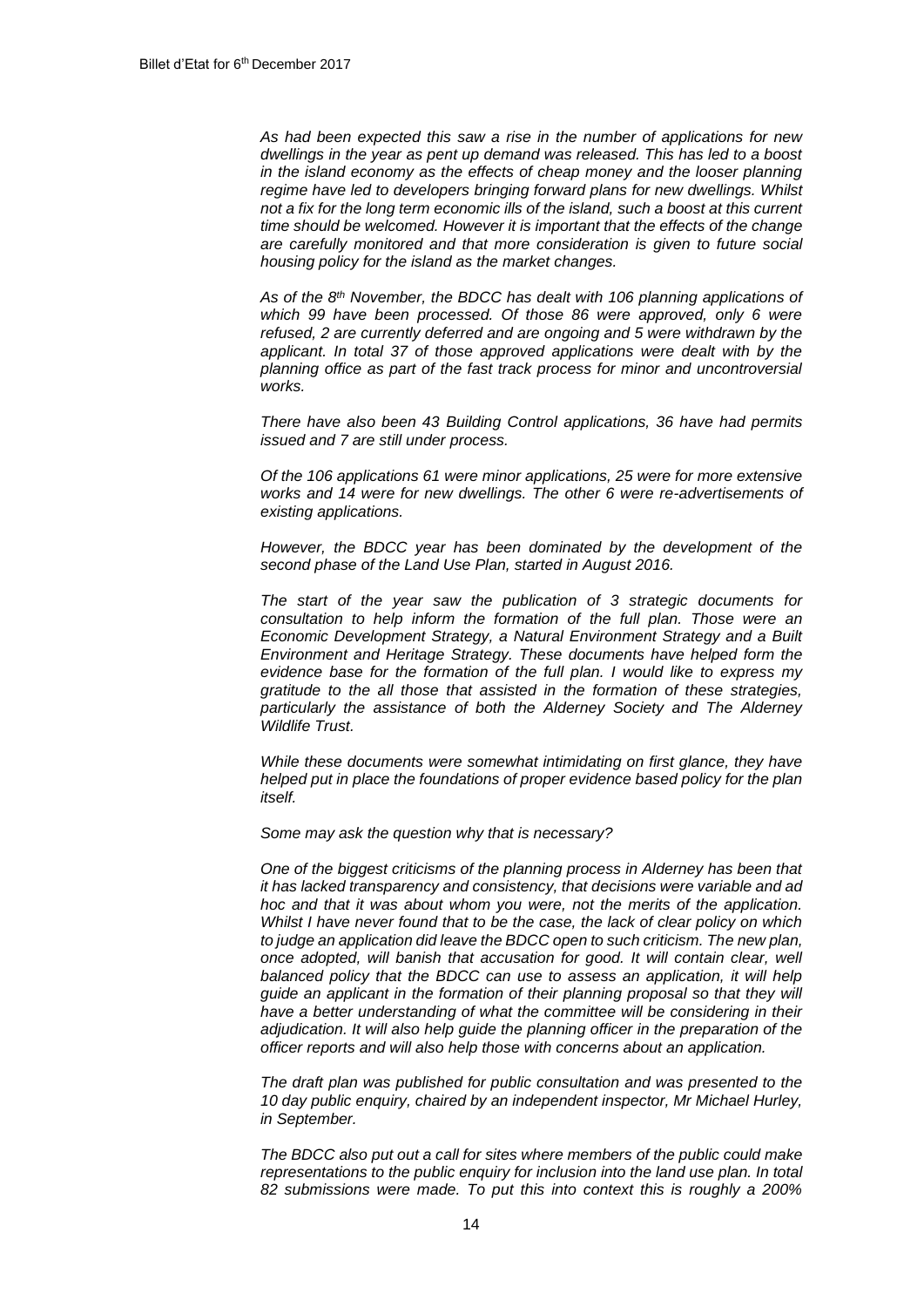*increase in the number of submissions from previous LUP enquiries and showed the level of public engagement in the process. However, it put a considerable strain on the resources available to the committee in preparation of the plan.*

*Mr Hurley has subsequently reported his findings to the BDCC, which have been published, and the committee has noted his recommendations and will take them into consideration in the formation of the final plan. On the whole his comments were positive, particularly in relation to the Major Projects Policy which had attracted concern. Unfortunately they were less so in relation to the Committee proposals for unregistered heritage assets.*

*At the time of writing this report the final consolidated Land Use Plan is being brought together and will shortly be due for release. It will then be brought to the full states for debate in the first quarter of 2018.*

*In parallel to the LUP process the BDCC has had to progress legal reform in order to modernise planning office process and allow for the creation of new powers. In June the States passed an amending ordinance that allowed for the creation of statutory and supplementary planning guidance. Importantly this enabled the committee to deal properly with the issues of environmental impact assessment with the issuing of statutory guidance on that subject. The committee hope to be able to help applicants further in future by issuing supplementary planning guidance that deals with some of the more practical issues that an applicant may need to consider in forming their application. All of which will be based on the sound policy structure that underpins the LUP.*

*The committee is continuing with the parallel legal reform necessary for the implementation of the Land Use Plan, and will be bringing forward further amending ordinances which will include amendments to the exceptions allowable under section 12 of the 2002 BDCC law,( currently out for consultation) and the reworking of the exemptions allowable under the 2007 Exempt Development Ordinance.*

*To be clear many of these changes, but not all, are legal necessities required to address conflicts that currently exist within the law.*

*Furthermore, the committee will be seeking the removal of the states blanket exemption from making planning applications under section 67 of the 2002 law. This has been a long term aim of the states since the GSC resolved to make planning applications for development work in 2008. However, it had not been properly tackled or the consequences of how the law should operate dealt with until now. These changes will be brought forward in parallel to the adoption of the full LUP and I look forward to debating them in the first quarter of 2018. This change will see a significant strengthening of the additional controls of the designated area, not as many would claim, a weakening of them.*

*Also the committee has commenced the process for registering Lager Sylt as a Conservation Area as laid out in the 2002 law. The committee has waited until the LUP process had concluded before starting this process in order to assess the most appropriate method for protecting this historic and internationally important site.*

*Finally, I would like to express my thanks to the Arup team in their expert assistance over the year, to Sam Osborne for her hard work especially in the introduction of the open planning meetings and the able assistance of the other members of the committee.*

*I would also like to put on record my thanks to John Young who has acted as the States senior planner over the last 2 years. Without his expertise and enthusiasm I doubt that the BDCC would have been able to progress the modernisation of the Alderney Planning regime anywhere near as effectively as*